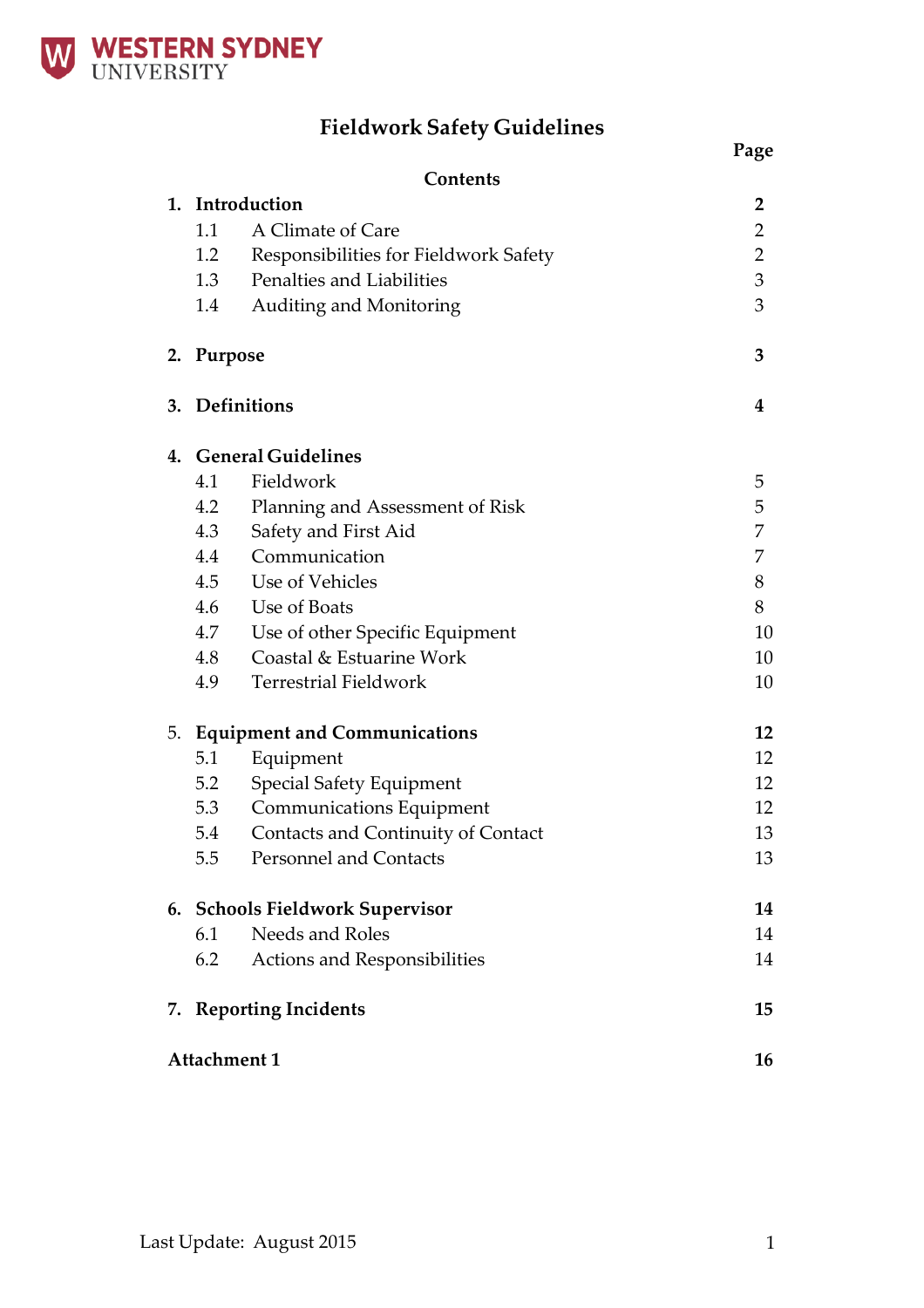# **1. Introduction**

## **1.1 A Climate of Care**

- 1.1.1 The following guidelines focus on establishing a climate in which safety of personnel has primacy, in which staff and students know the policies, procedures and guidelines to help create safe practices. The Western Sydney University Colleges, Schools or Groups may elect to manage the risks involved with their fieldwork in a different manner to that described in these guidelines, but these alternative practices must provide at least equivalent or a better level of safety.
- 1.1.2 There is no successful method of guaranteeing safety of staff and students. These guidelines attempt to provide a framework in which it is customary and normal that all possible precautions have been taken and all proper responsibilities met. The major requirements assessment of risk, planning, training, equipment, communication, responsibilities - are addressed in the guidelines report.
- 1.1.3 Particular issues of safety in fieldwork should be noted:
	- (i) Personal safety must, ultimately, be a personal responsibility.
	- (ii) Complacency and inattention, lack of preparation or lack of training will all cause problems. No amount of regulation will replace personal vigilance. Although personal safety is a personal responsibility, this does not relieve supervisors of their duty to ensure students (and staff) are instructed about hazards likely to be encountered during fieldwork and how to deal with them. Nor does it relieve anyone of responsibilities to maintain procedures, equipment and facilities so that they are safe.
	- (iii) Infrastructure and institutional support for fieldwork is an issue for the Colleges and Schools and the University to address in order to achieve the climate of care required by these guidelines. Much of the cost of equipment to improve safety in the field currently comes from research grants, in contrast to safety equipment for laboratories, which is often provided through building programs (e.g. fume-cupboards, safety showers, fire safety equipment).

## **1.2 Responsibilities for Fieldwork Safety**

1.2.1 Several pieces of current legislation, Australian Standards, Codes of Practice and University Policies and Procedures set out responsibilities in respect of aspects of safety during fieldwork. The most general are: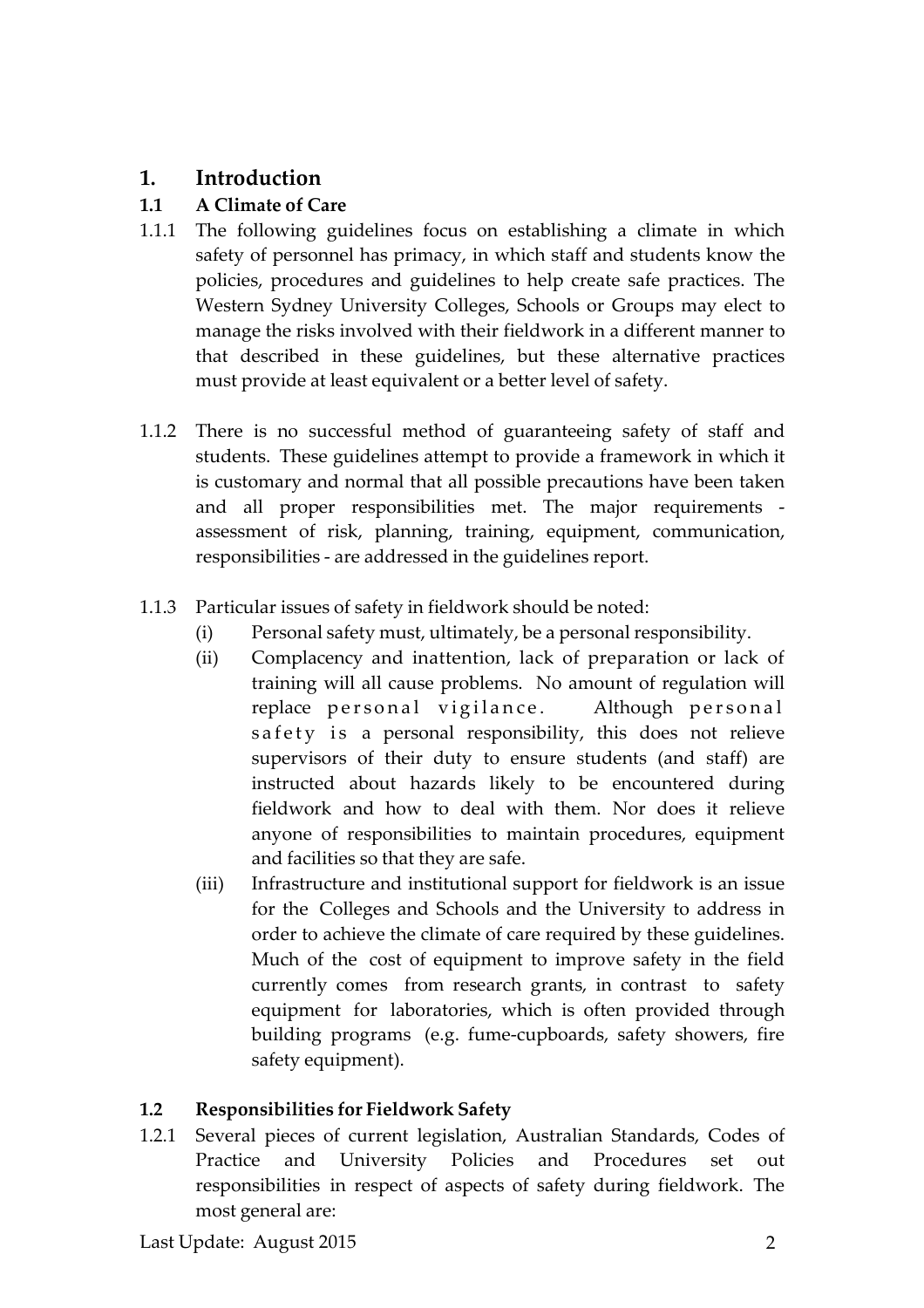- (i) *NSW Occupational Health & Safety Act 2000* this identifies responsibilities of the employer, managers and supervisors of the employer, for the health, safety and welfare of staff and the health and safety of non-employees (students, members of families of staff, etc.). The University is required to ensure the health and safety of staff and students and to provide instruction, training, supervision, information and safe systems for work.
- (ii) Western Sydney University commits to the conformity with legislation about occupational health and safety and to those established good practices, which are already embodied in Australian Standards and the like. This document provides general guidance to staff throughout the University concerning their individual and managerial responsibilities.

### **1.3 Penalties and Liabilities**

1.3.1 Breaches of the NSW OH&S Act carry maximal penalties (for the first offence) of \$ 550,000 for the University and \$ 55,000 for individuals. Higher penalties of up to \$ 825,000 for the University, and \$ 82,500 plus two years gaol for individuals, can be imposed for a second or subsequent breach. Managers, supervisors and those in control of workplaces and classes may be individually liable for all risks to health and safety about which they should have known and for which they should have taken all possible precautions. The University is also vicariously liable for the actions of its employees.

### **1.4 Auditing and Monitoring**

1.4.1 Because of the diversity of needs and conditions for fieldwork, these guidelines are planned to operate by self-regulation and auditing for compliance with good practice. Thus, it is the responsibility of anyone planning, co-ordinating or overseeing fieldwork to comply with the guidelines. Auditing will be done to ensure that practices are safe, updated, well known and current. Auditing provides a method for ensuring that self-regulation is, in fact, working.

## **2. Purpose**

**2.1 Fieldwork can expose participants to a range of hazards** not normally experienced in their work and study activities in the urban environment and is often undertaken at locations where emergency services are not readily available.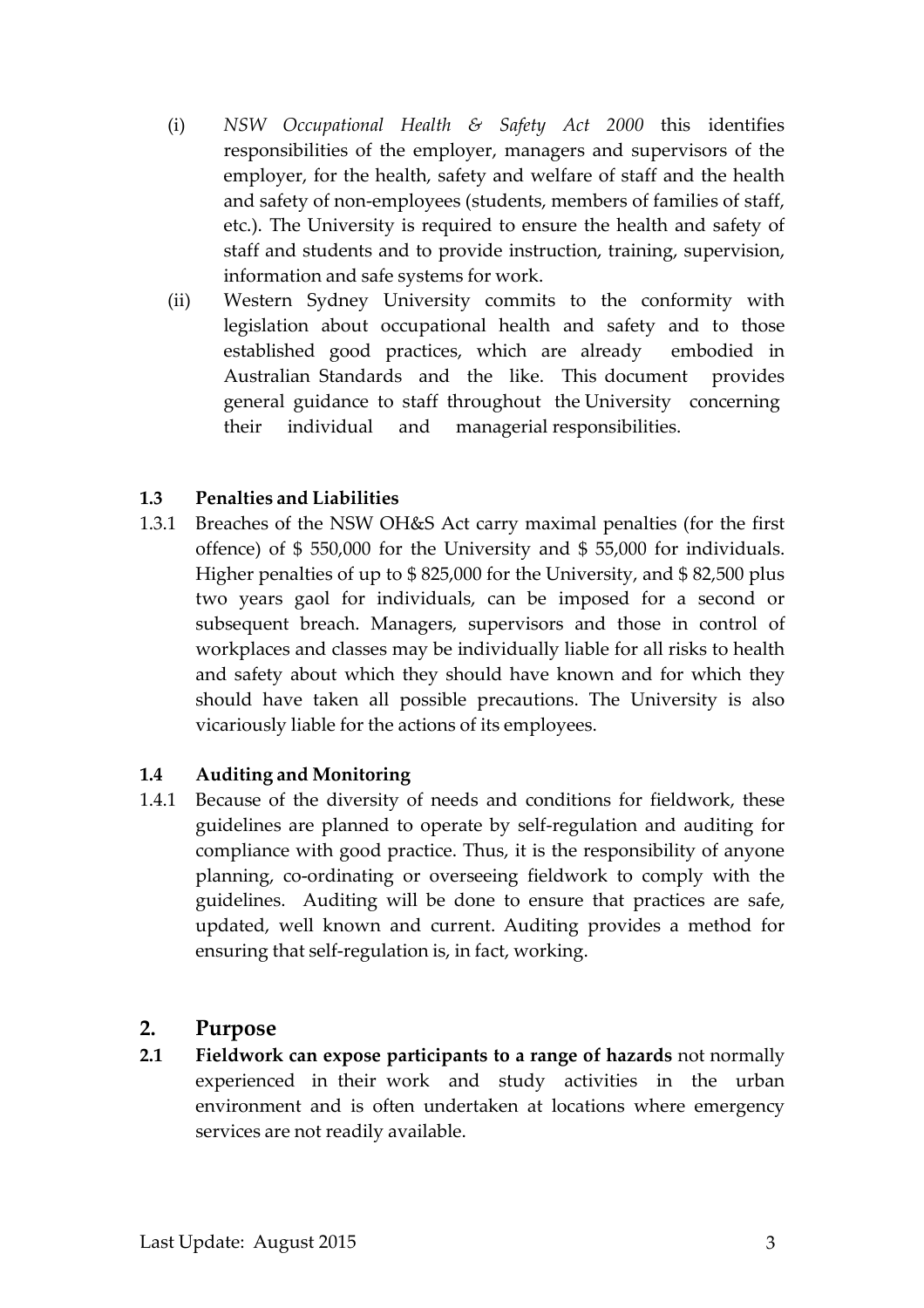- **2.2 The purpose of these procedures is to ensure** that when fieldwork is undertaken:
	- 2.2.1 potential hazards are identified and controlled as far as is reasonably practicable; and
	- 2.2.2 appropriate communication and emergency procedures are established and maintained.

## **3. Definition**

- **3.1 Fieldwork** is any work, study or research authorised by the University and done by staff, postgraduate or undergraduate students or authorised volunteers at sites other than the regular campuses of the University. Fieldwork does not normally include brief journeys away from the normal workplace to nearby shops etc. Fieldwork is mostly carried out in rural or remote areas, and does not include activities such as distance education, student exchange programmes, and documentary research in archives, offshore teaching at other institutions or similar activities. Travel to and from conferences is not considered to be fieldwork. Refer to the separate supplements for guidance on health and safety in clinical placements and overseas fieldwork, as they are not specifically addressed by these guidelines.
- **3.2 Remote Fieldwork** is fieldwork in areas where it would be difficult to summon help and/or where emergency assistance would be an hour or more away without a vehicle. This includes work on rivers, inland waterways, estuaries and the ocean and work in off-road areas.
- **3.3 Local fieldwork/Site visits** are where fieldwork/workplacement activities involve visits to shops, factories, buildings, galleries, hospitals, etc within the Sydney metropolitan area.
	- 3.3.1 The staff member in charge of the fieldwork/workplacement must ascertain what local WHS policies and procedures apply in the area(s) (e.g. hospitals, construction sites) to be visited before any fieldwork is undertaken or the workplacement begins.
	- 3.3.2 ALL safety procedures (general and site specific) should be covered in the WHS briefing or induction provided to staff and students by the owner/occupier's site safety officer or delegate prior commencement. The briefing or induction should as a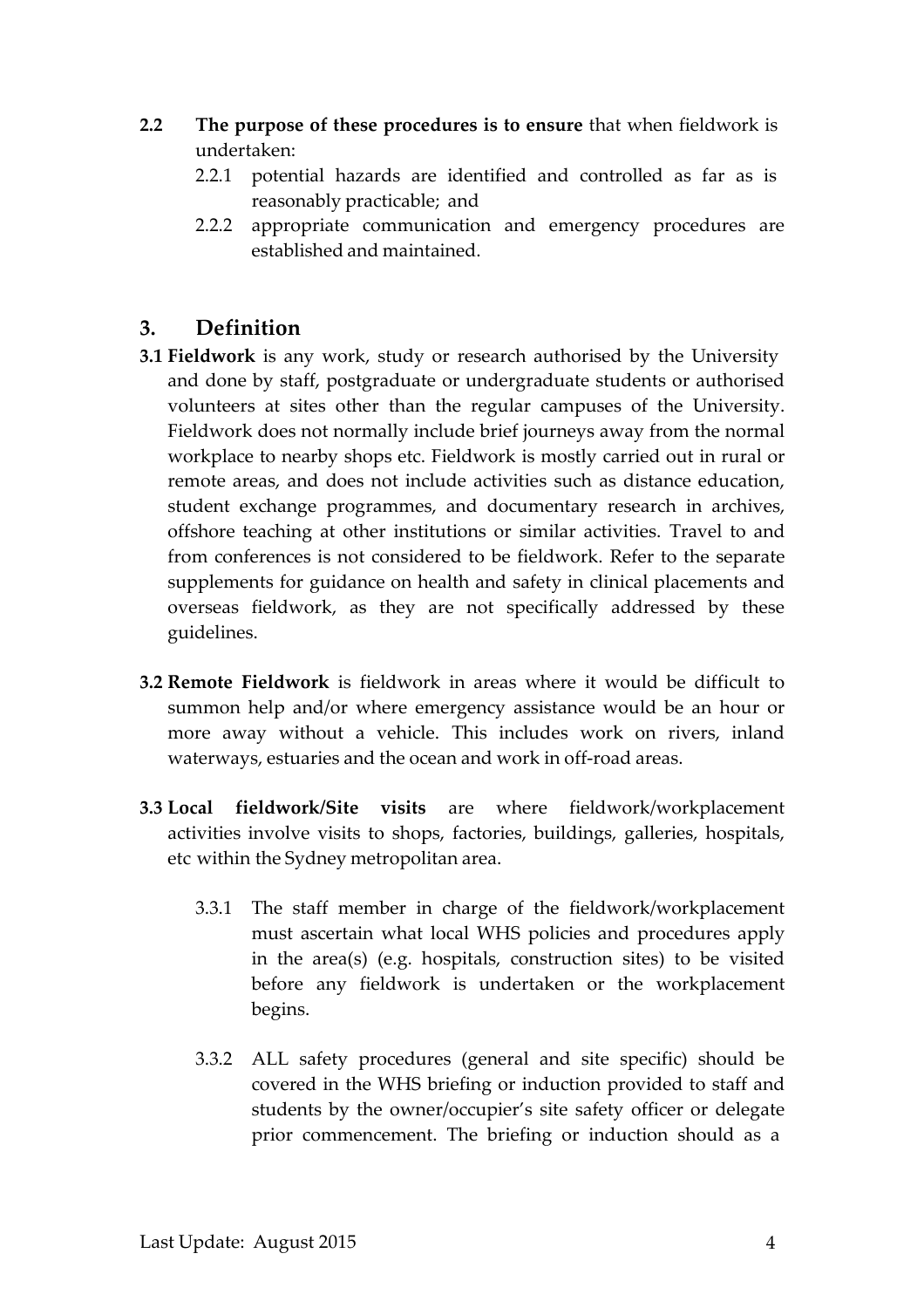minimum provide information regarding emergency evacuation procedures and first aid treatment.

- **3.4 Personnel** involved include members of staff (academic and general), postgraduate and undergraduate students and, in some cases, subject to authorization and approval by the relevant Head of Schools, volunteers and members of family of staff. Under some conditions, students of other institutions doing work experience may be authorized to do fieldwork.
	- 3.4.1 Work at permanent field stations that are owned or operated by the University is not considered to be fieldwork, but travel to and from such field stations is covered by these guidelines, as for travel to and from any fieldwork site.
	- 3.4.2 Work may also be conducted at permanent field stations that are not owned or operated by the University. In these cases the fieldwork party should be familiar and comply with established safety practices at those establishments.
	- 3.4.3 Overseas fieldwork should be planned and conducted in accordance with these guidelines, but variations in climate, infrastructure, culture and politics can impact on the safety and health of people engaged in fieldwork overseas. These aspects should be assessed as far as possible prior to departure on the field trip. Refer to the separate supplement on overseas fieldwork for more detailed guidance in this area.

# **4. General Guidelines**

**4.1 Fieldwork** is a professional activity, requiring professionalism in its planning. These general statements provide a framework for planning fieldwork activities and training staff and students.

**4.2 Planning and Assessment of Risk**: All fieldwork must be planned in advance, including assessment of the possible risks. The management of risks is essentially a four-step process:

4.2.1 Identifying the risks, i.e. those things that may impede the successful outcome of the fieldwork;

(i) assessing their likelihood and the potential consequences of them;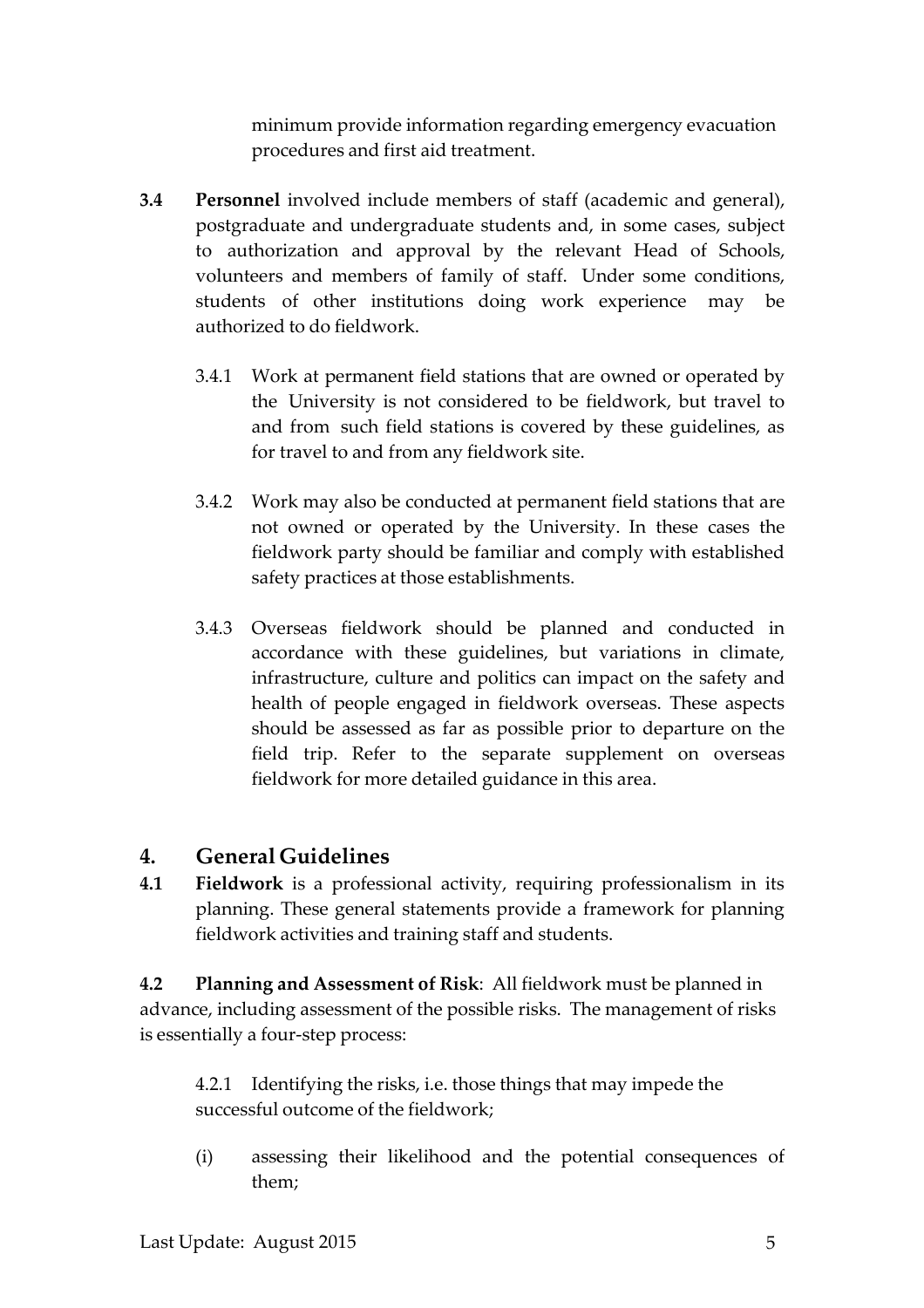- (ii) controlling them;
- (iii) monitoring and reviewing the effectiveness of the risk control measures and improving them as needed
- 4.2.2 The staff member leading the trip (or the staff member supervising the students involved if there are no staff participating) is responsible for ensuring that adequate advance planning and assessment of risk are done. The same assessment of risk should be used whether the trip involves a large number of undergraduate students travelling by coach, a small group of postgraduate students or a party of two or three experienced staff travelling to a remote area.
- 4.2.3 Checklists of possible risks and how to identify them are helpful and Departments are urged to produce, review and update these. Examples of typical risks include extremes of weather, use of hazardous substances or harmful biological agents, driving vehicles and use of boats. Issues to be considered in assessment and reduction of risk during fieldwork include the:
- (i) chain of command for the group, which should be determined explicitly in advance so that there is reduced confusion in the event of accidents or other untoward circumstances;
- (ii) number of people in the group (a minimum of two is preferred) and their experience with fieldwork of the type being done;
- (iii) nature of the work and the area where it is done, including its remoteness, terrain, likely weather conditions including possible weather extremes, possibility of encountering dangerous animals or plants (or people!);
- (iv) methods and availability of transport and assistance in case of breakdown or accident;
- (v) availability ofreliable channels of communication;
- (vi) inclusion in the party of people who have training in first aid and provision of adequate first aid kits;
- (vii) use of dangerous chemicals, explosives, mechanical equipment, electrical equipment or harmful biological agents in the work being done;
- (viii) work in or near water;
- (ix) working at heights or below the ground;
- (x) generation of hazardous wastes;
- (xi) timing and length of travel;
- (xii) adequacy of water and other provisions such as food, fuel, shelter, etc;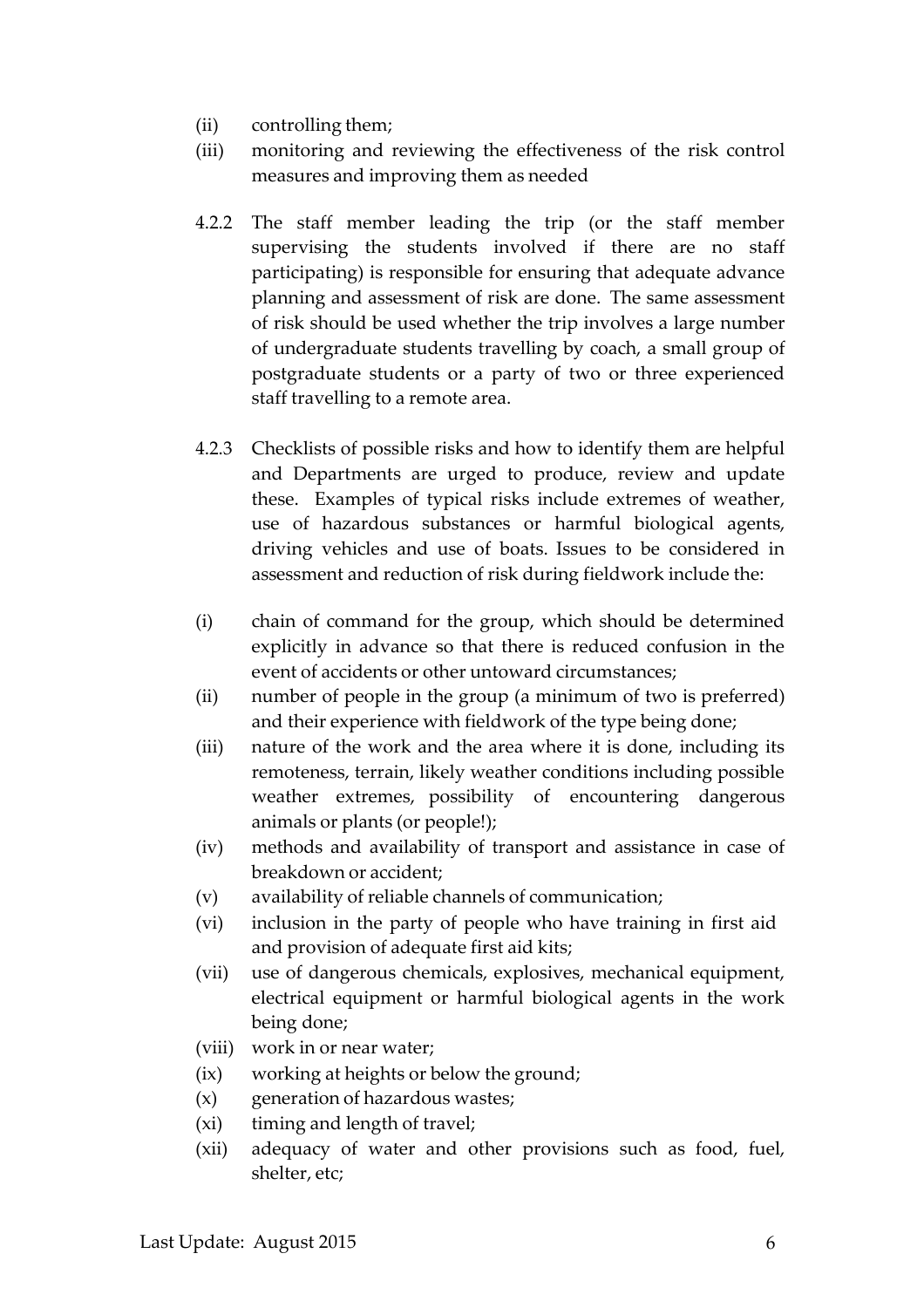- (xiii) fitness, health and competencies of the people in the group (e.g. knowing medical conditions, swimming ability, etc assists in deciding whether risks are acceptable or not, and planning alternatives).
- 4.2.4 Suitable maps should be available for routes to and from the fieldwork site, and of the fieldwork area, including information about relevant support services etc.

## **4.3 Safety and First Aid**

- 4.3.1 Groups doing fieldwork must have adequate first aid training and supplies, as appropriate to the type of work and the hazards that may be encountered, and the size of the field trip party. In terms of first aid training, current certification at "Senior" first aid level should be considered to be a minimum standard. Precautions must be taken to minimize the potential for accidents of any kind, but if accidents do occur it is essential to manage them by having made appropriate preparations.
- 4.3.2 Where appropriate, portable first aid kits are necessary and should be made available. Note that standard type C vehicle kits almost certainly be considered inadequate for fieldwork and Schools will need to develop their own kits to suit the specific hazards/injuries that could be experienced.
- 4.3.3 Survival in untoward circumstances in remote areas, at sea, or in deserts requires specialist knowledge, skills, preparation and training. Anyone involved in such work must prepare, revise and update lists of requirements and procedures. These should be known by all participants and lodged with the Schools Fieldwork Supervisor.

### **4.4 Communication**

4.4.1 Reliable means of communication are essential for all fieldwork. What is needed will obviously vary according to the circumstances, and in some cases (e.g. boating), there are statutory requirements. It is essential that, if something goes wrong, assistance can be summoned and emergency services notified. Mobile phones are one convenient form of communication, but they are not suitable for all circumstances or areas.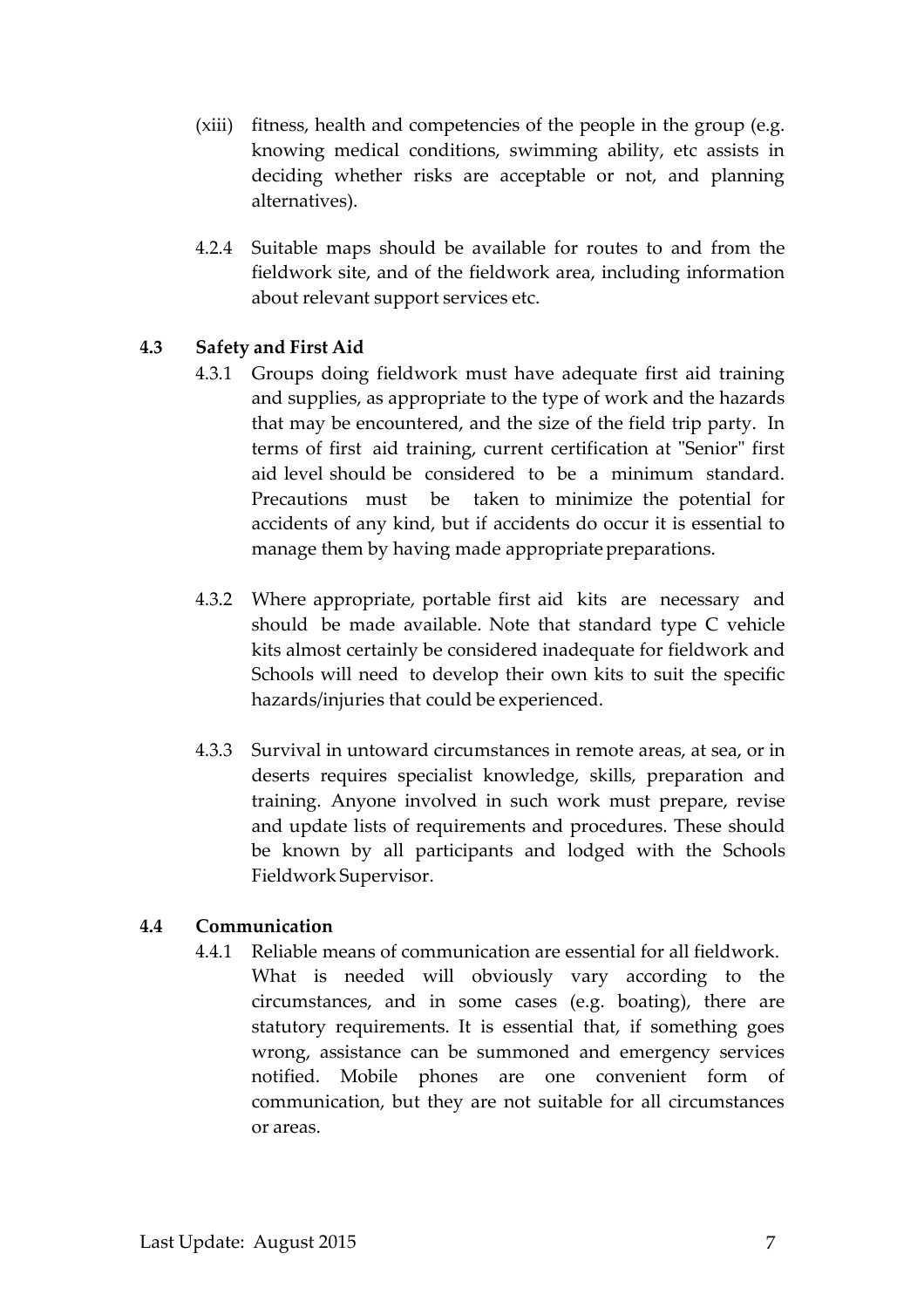- 4.4.2 It is also necessary for contacts not involved in the work to be able to alert others to take action whenever regular contact breaks down and there is evidence that something has gone wrong. The person or persons nominated to be the contact must be competent. The Schools Fieldwork Supervisor, where appointed, should be provided with details of the nominated contact person or persons.
- 4.4.4 Global positioning systems (GPS) should be used in boats and land vehicles used for remote fieldwork.

#### **4.5 Use of Vehicles**

- 4.5.1 Only licensed and appropriately trained drivers should be in charge of field vehicles. The Head of Schools should ensure that there is a system in place for checking for appropriate and current driving licences, placing restrictions on use of vehicles, e.g. for untrained or inexperienced persons, and giving express permission for vehicle use. It is advisable for the School to have guidelines on use and limitations of vehicles.
- 4.5.2 Only registered vehicles are to be used. Vehicles used for field trips should be well maintained according to the manufacturer's service specifications and equipped with adequate spare parts and tools, according to the area and length of trip. Care must be taken when loading vehicles to maintain as low a centre of gravity as possible and to secure items adequately in the cabin. Vehicles must be driven with caution and attention to prevailing road and weather conditions. Only vehicles designed and/or equipped for the purpose should be taken off sealed roads.
- 4.5.3 Vehicles should be selected for the type of terrain likely to be encountered. Drivers should be familiar with the vehicle before setting out on the trip. Drivers intending to use four-wheel drive (4WD) vehicles should have received training in 4WD or be able to demonstrate experience in driving such vehicles. Drivers should be familiar with routine maintenance procedures such as checking oil, water, tyre pressure, coolant, and battery, and changing tyres. Drivers should also be aware of the fuel capacity and range of the vehicle.
- 4.5.4 Prior to setting out on the trip, the driver should check the vehicle to ensure it has been adequately maintained and has all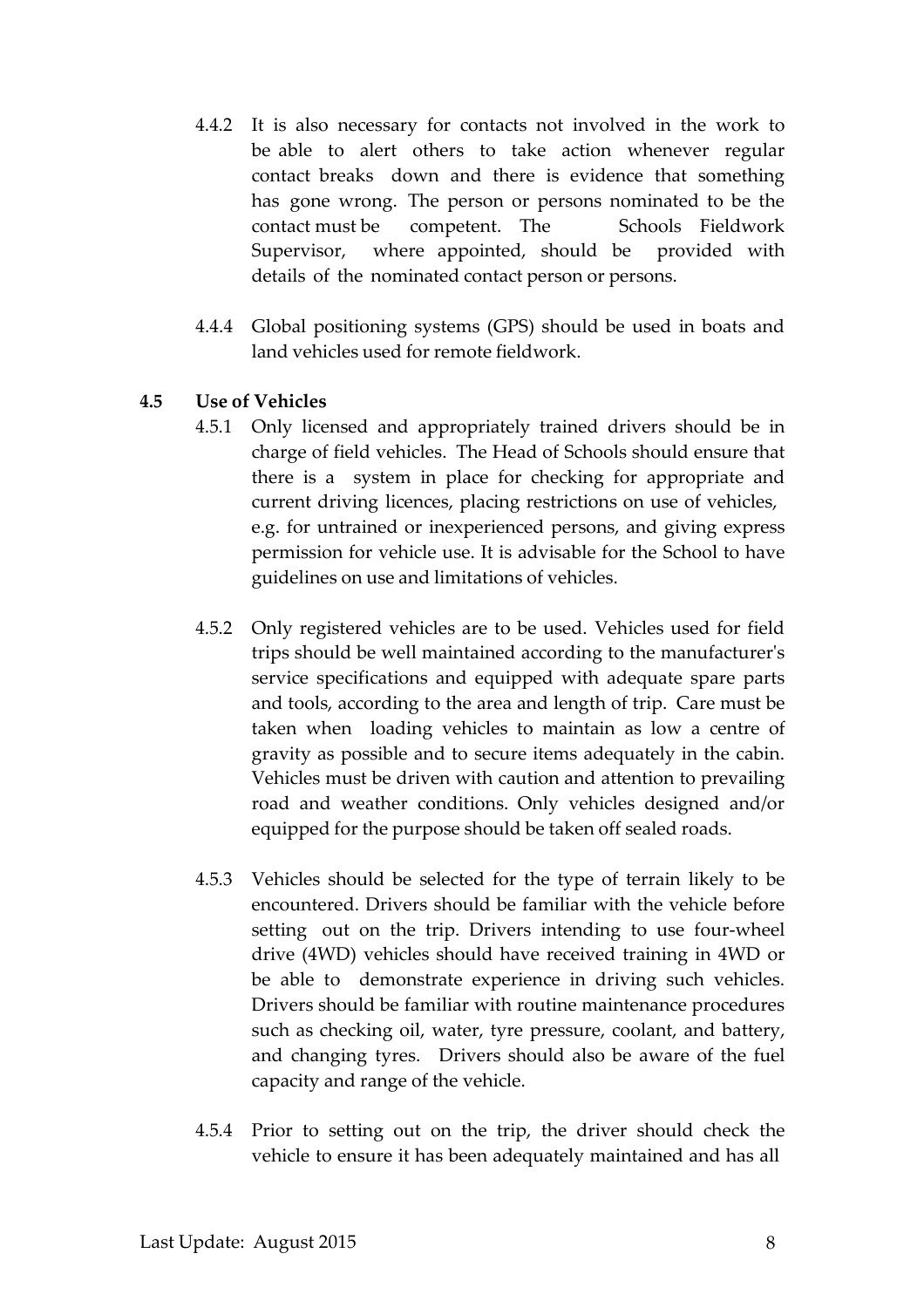the necessary tools, spare parts and special equipment for the trip. A check should be made that the luggage is secure.

- 4.5.5 Rest stops and fuel stops should be used to check that the vehicle is operating normally with respect to tyre pressure, engine leaks, etc, and that the luggage remains secured. Every day, before setting out, check the oil, water, fuel, battery fluid, coolant, brake fluid, and tyre pressures, and that controls are working.
- 4.5.6 Driving times and distances should be planned to prevent fatigue. Usually a driver should not drive for more than about 2 hours before changing over or taking a short break that incorporates some light physical activity such as walking. A maximum of around 650 km per day should be planned, although greater distances may be safely covered, depending on road, traffic and weather conditions, and the number and experience of available drivers. Driving at night is more hazardous than during daytime (because of reduced visibility, biorhythm, level of stimulation) and should be minimised.
- 4.5.7 Drivers should always heed applicable road rules, including those pertaining to consumption of alcohol. Driving should always be done at safe and legal speeds. Safe speeds depend upon the road and weather conditions, experience of the driver, time of day, alertness of the driver and the vehicle itself. Unfamiliarity with the road or conditions and the presence of nocturnal animals contribute to driving hazards.
- 4.5.8 Occupants should wear seat belts when travelling in vehicles. Luggage should always be securely stowed. Netting or solid barriers between the boot and cabin protect occupants from loose objects, which may be propelled through the cabin if the vehicle stops suddenly.
- 4.5.9 For field trips involving large numbers of students travelling by bus or coach, the coach company or its representatives may impose its/their own rules to ensure safety and comfort for all passengers. The field trip leader should ensure that everyone obeys these.
- 4.5.10 The legal requirements limiting consumption of alcohol by vehicle operators and prohibiting alcohol consumption by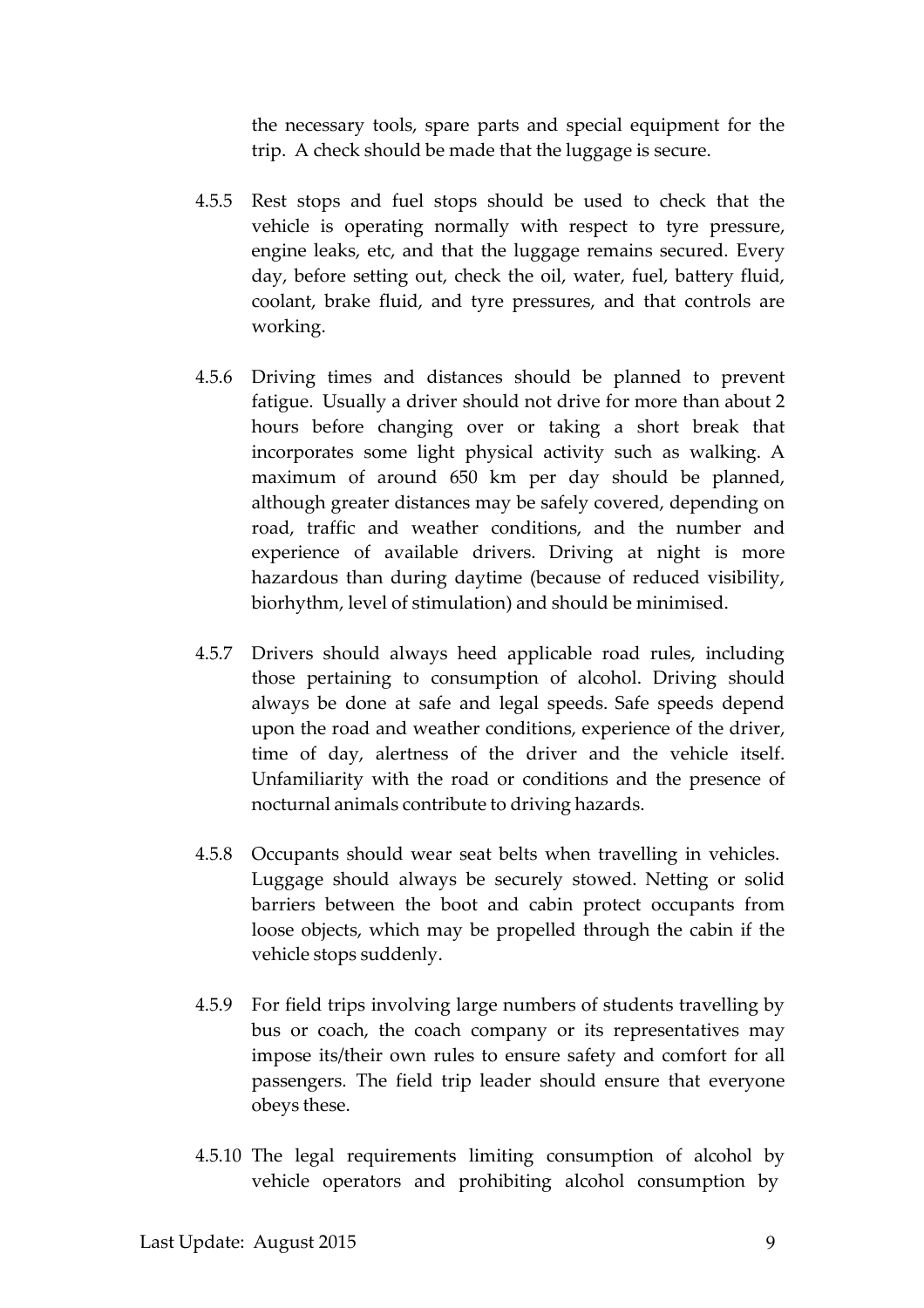people less than 18 years of age apply as minimal standards of the University. The fieldwork leader may apply more stringent standards if these are considered warranted by his or her assessment of the fieldwork task, for example, if it involves hazardous environment or practices, inexperienced personnel, etc.

#### **4.6 Use of Boats**

- 4.6.1 In a College, School or Section where boats are used, the School's Fieldwork Supervisor and/or senior academic staff members involved must be familiar with relevant maritime legislation (as set out in the *NSW Safe Boating Handbook* published by the Waterways Authority), at least one copy of which must be held somewhere accessible in the College. Boating field trips must comply with the requirements of maritime legislation. Personnel in charge of boats are responsible for ensuring they have the appropriate licences and any appropriate boat registrations are obtained.
- 4.6.2 Boats must be used in accordance with the *NSW Safe Boating Handbook*. Boats capable of 10 knots or more must be registered. Boats should be well maintained and equipped with adequate spare parts and tools, according to the area worked and the length of the trip. Care must be taken when loading boats. The maximum capacity that the boat can carry must be displayed on the boat and must not be exceeded. Boats must contain adequate safety devices such as distress flares, personal flotation devices, etc. Only boats designed and equipped for the purpose may be taken out to the open sea. A radio transceiver is required for vessels going more than 2 nautical miles offshore. Safety equipment requirements for enclosed and open waters are listed in the Handbook.
- 4.6.3 Only licensed and appropriately trained personnel should be in charge of boats. Boats must be driven with caution and attention to prevailing conditions. Navigation skills may also be required. Only those personnel necessary and trained for the fieldwork may be carried in boats. Personnel other than employees and enrolled students of the University must have authorization from the relevant Head of School to travel in boats. No one may go out boating alone. The minimum size of a boating fieldwork party is two and at least one must be a competent swimmer.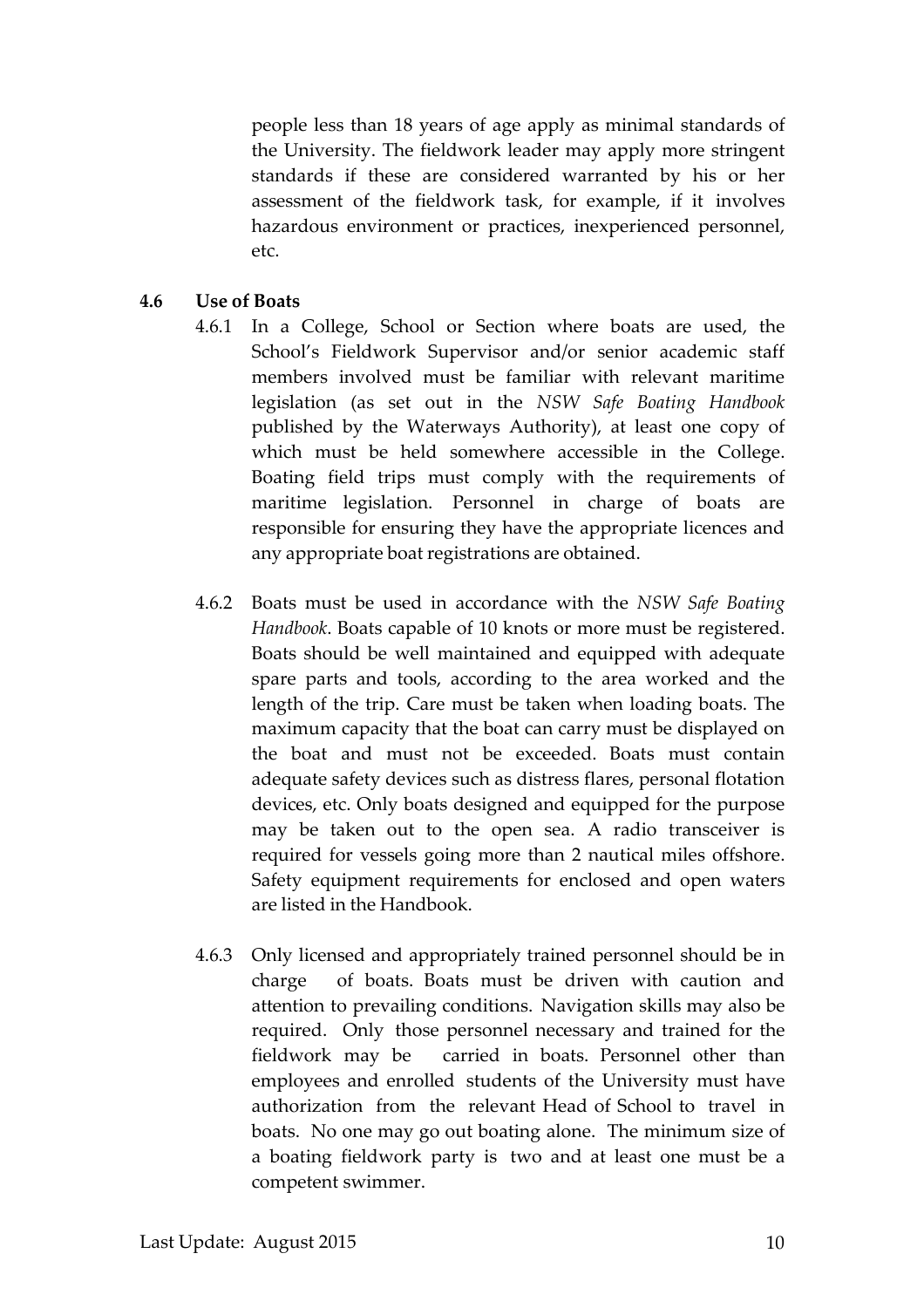- 4.6.4 Before setting out on boating trips, check prevailing and predicted weather conditions. Boat trips should not be undertaken in poor weather (eg high winds, rough seas) or when poor weather is predicted over the period of the planned trip. Even when good weather is predicted, changing weather should be anticipated in planning the trip.
- 4.6.5 Prior to setting out, check the vessel for safety equipment, personal flotation devices, fully charged battery, correct fuel mix, spare plugs, cotter pins, anchor and small bucket for bailing.

#### **4.7 Use of Other Specialized Equipment**

4.7.1 Many types of fieldwork require use of specialist equipment (e.g. vibracorers, drills, etc.). In all cases, the Schools Fieldwork Supervisor or equivalent should ensure that proper maintenance of equipment is done, that personnel are trained properly in use of the equipment and that all parts, tools and manuals for the operation of the equipment are available for the trip.

#### **4.8 Coastal and Estuarine Work**

4.8.1 When planning coastal and estuarine work, information about tides, currents, weather and other factors affecting safety must be considered. Work on rock-platforms can be particularly hazardous and adequate precautions must be taken to prevent members of a group being swept from rocks or injured by unexpected waves. Training, experience of team-leaders and adequate personnel to ensure continuous vigilance are required. Ensure that appropriate clothing, including footwear is worn by all personnel (this is particularly important if someone has to go to the aid of someone else who is in difficulty).

### **4.9 Terrestrial Fieldwork**

4.9.1 Precautions required for terrestrial fieldwork vary according to the type of environment and likely weather conditions, including possible weather extremes that may be encountered. Rainforest, desert or mountain environments present different hazards. The School should develop guidelines and codes of practice for each type of terrestrial fieldwork it conducts. Staff and students should receive training to ensure that all members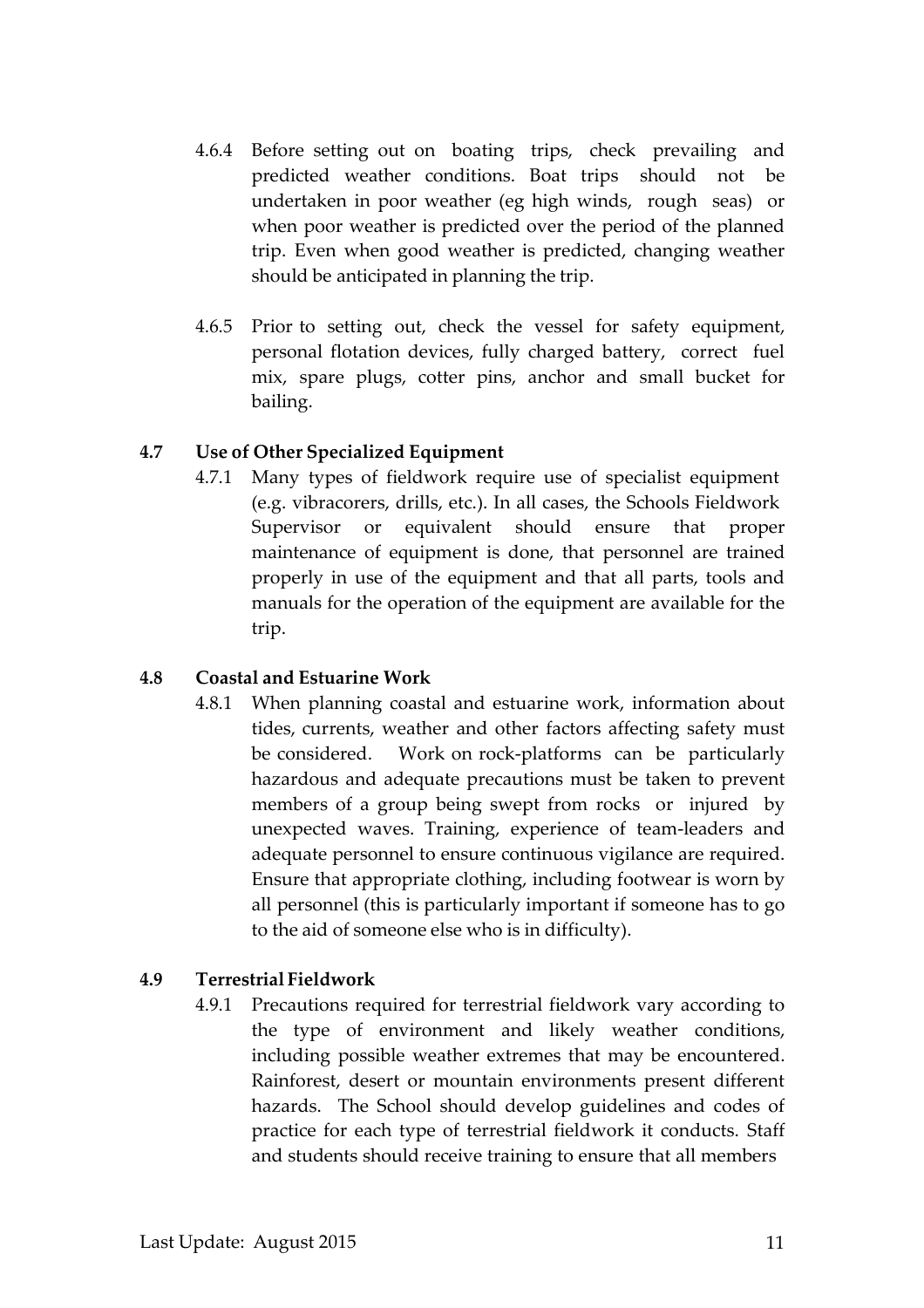of a particular fieldwork party know the guidelines/codes of practice relevant to the environment being visited.

## **5. Equipment and Communications**

## 5.1.1 **Equipment**

5.1.2 Safety equipment used in fieldwork must be inspected and/or tested prior to the trip to ensure that it is in good working order, with fully charged batteries, sufficient fuel and that all appropriate parts, tools and manuals are available.

## **5.2 Special Safety Equipment**

- 5.2.1 Depending on the type of work, the area to be visited and the likely weather conditions, special safety equipment may be required. This will include personal protective clothing such as coveralls, proper footwear or boots, sunglasses, insect repellent, sunscreen, sunhats, wetsuits, gloves, respirators or personal flotation equipment. Appropriate clothing and other precautions can help prevent snake and spider bites. Conditions for appropriate storage, transport and administration of anti-venom may not always be met on fieldwork trips.
- 5.2.2 Ensure that the equipment and material you need has been carefully thought about, made available and that everyone involved knows how to use it. If anyone in the group has specific medical conditions requiring medication, or has allergies to anything that may occur during the work, make sure that someone else knows. The first aid officer should be made familiar with relevant treatment for the condition.

### **5.3 CommunicationsEquipment**

- 5.3.1 Training and licensing are required for use of certain types of radios. Where these are the main form of communication, all members of a fieldwork group must be trained and licensed in their use. Fieldwork Safety Officers or other appropriate staff should be familiar with the license requirements for the use of radios. Information about the requirements should be kept in the School or Department concerned.
- 5.3.2 If mobile telephones are to be used, everyone must know how to use them properly and must have access to the relevant contact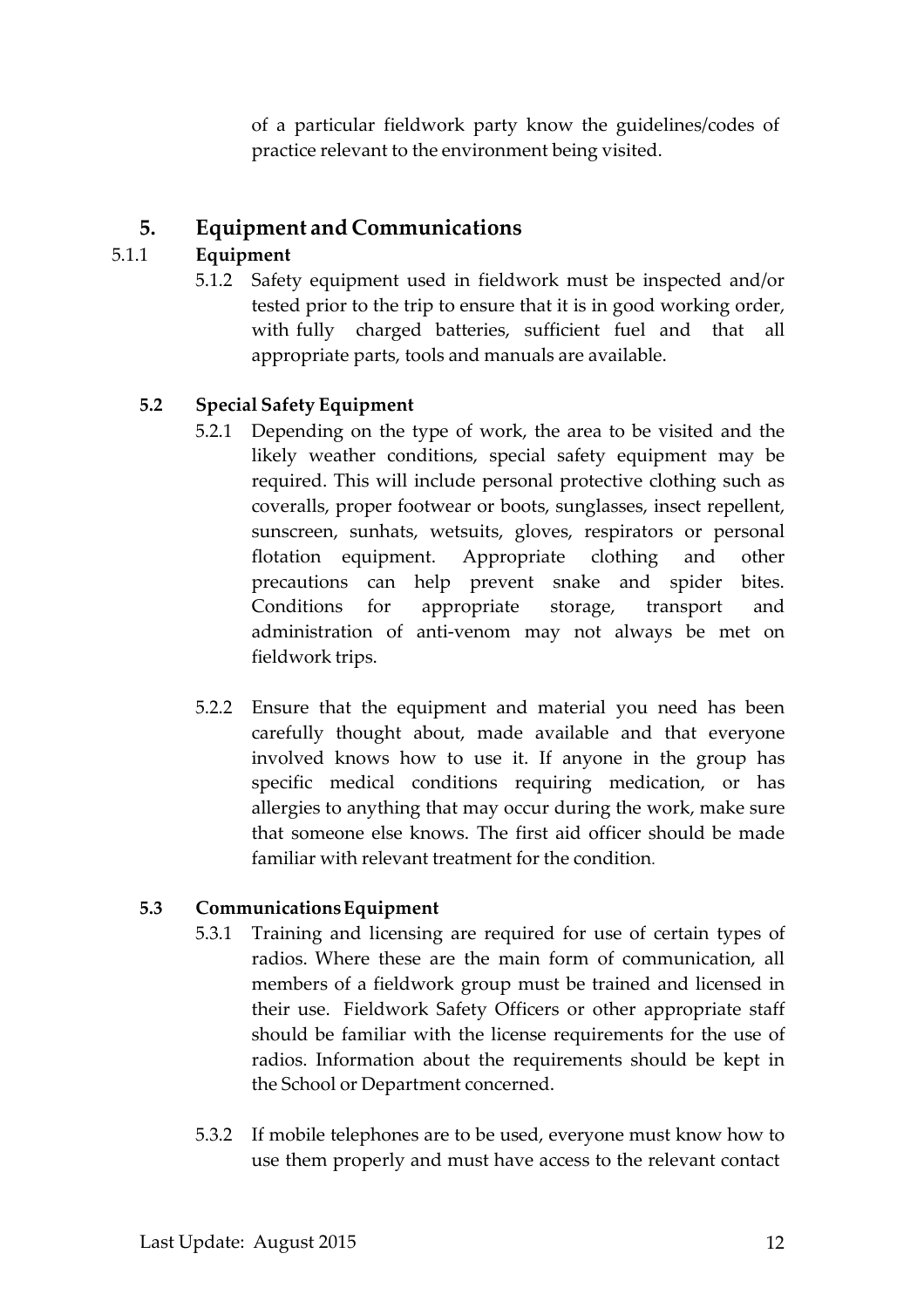numbers. Battery power for communication equipment should be sufficient to last beyond the expected duration of the field trip.

#### **5.4 Contacts and Continuity of Contact**

- 5.4.1 No trip may take place without there being properly informed and competent designated contacts both within the field trip party and at the University base.
- 5.4.2 Before setting out on field trips, the schedules and methods for maintaining contact with the University and/or other contacts must be arranged and understood by everyone involved. Contacts at the University and elsewhere must be informed about the location of the trip, the expected duration of work, how to contact those on the field trip, the planned time of return and at what time subsequent to this an alarm will be raised.
- 5.4.3 For long trips, arrangements must be made to make contact on a regular basis, such as daily, or at some other regular interval if daily contact is impractical. The frequency of the regular contacts will depend on the length of the trip and where it is, how many people are involved and what sort of communication is actually available.
- 5.4.4 If a scheduled contact is not made, the contact at the University or home must be able to raise the alarm. If plans change, members of the fieldwork party should alert their designated contacts to prevent false alarms and waste of time.
- 5.4.5 Before any trip, contacts and members of the fieldwork group must have agreed how an alarm would be given under any worst case scenario (e.g. the boat sinks, a vehicle catches fire) when the planned means of communication is no longer available. If it is appropriate to organize alternative means of communication this should then be done.

### **5.5 Personnel and Contacts**

5.5.1 Contacts at the University (the preferred contact point), at home and/or at locations near to the fieldwork should be notified of the intended route(s), timing and number of people involved in the work, etc., so that they can provide the information and help to direct search and rescue attempts. Maps and plans showing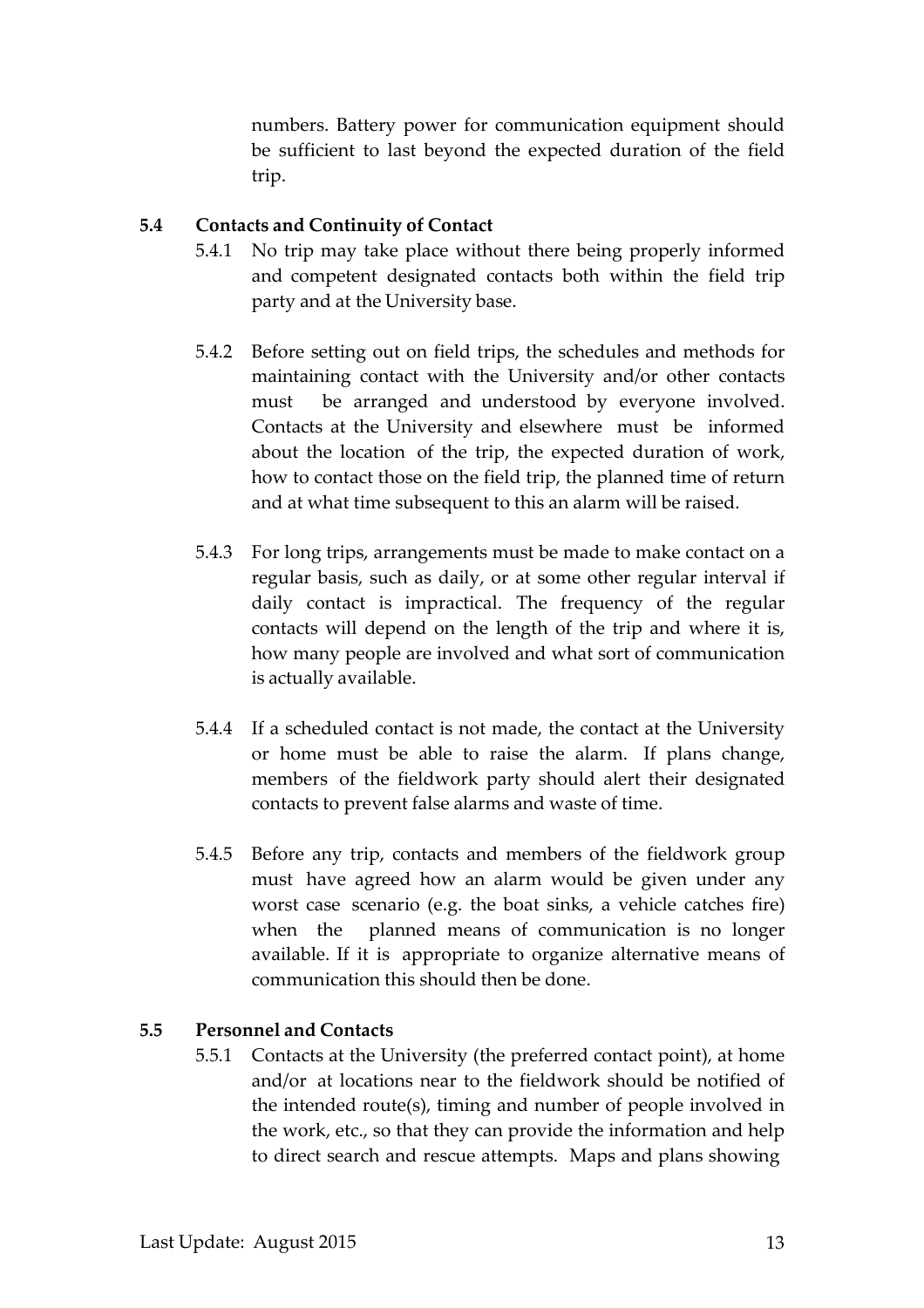the locations of work should be lodged with appropriate members of staff and the contact person for each trip.

- 5.5.2 Anyone designated as the contact person for a particular fieldwork trip must be organized and know exactly what is required. Schedules for contact, the timing and method of raising alarms if contact is not made, the circumstances of the work (e.g. the registration numbers of vehicles, or boats, the place where boats are to be launched) should be documented for each trip so that the contact can find them quickly if required.
- 5.5.3 If mobile 'phones or radios are used, the details (numbers, callsigns) should be notified to the designated contact before the trip.
- 5.5.4 No designated contact may pass on the responsibility simply by leaving a message for someone else to take over - if something changes, the new contact must be told personally and all the relevant information provided so that there is no break in the continuity of contact. The fieldwork party must also be informed of the change of contact person.

# **6. Schools Fieldwork Supervisor**

- **6.1 Need and Roles**: Heads of Colleges, Schools and Units where fieldwork is being carried out may appoint a suitably senior member of staff to act as Schools Fieldwork Supervisor. The primary role of the Schools Fieldwork Supervisor is to provide co-ordination and assistance to staff and students doing fieldwork to ensure that the work can be done as safely as possible. Schools Fieldwork Supervisor will be able to assist fieldworkers in the planning, assessment of risk and training for proposed fieldtrips.
- **6.2 Actions and Responsibilities**: The Deans of College, and/or Heads of School will ensure that supervisors of fieldwork and the Schools Fieldwork Supervisor are fully supported in taking all actions necessary to create a Climate of Care for safety during fieldwork. The role of the Schools Fieldwork Supervisor should include (among any other relevant things):
	- (i) reviewing, for the Head of College, School or Unit, all aspects of safety during fieldwork;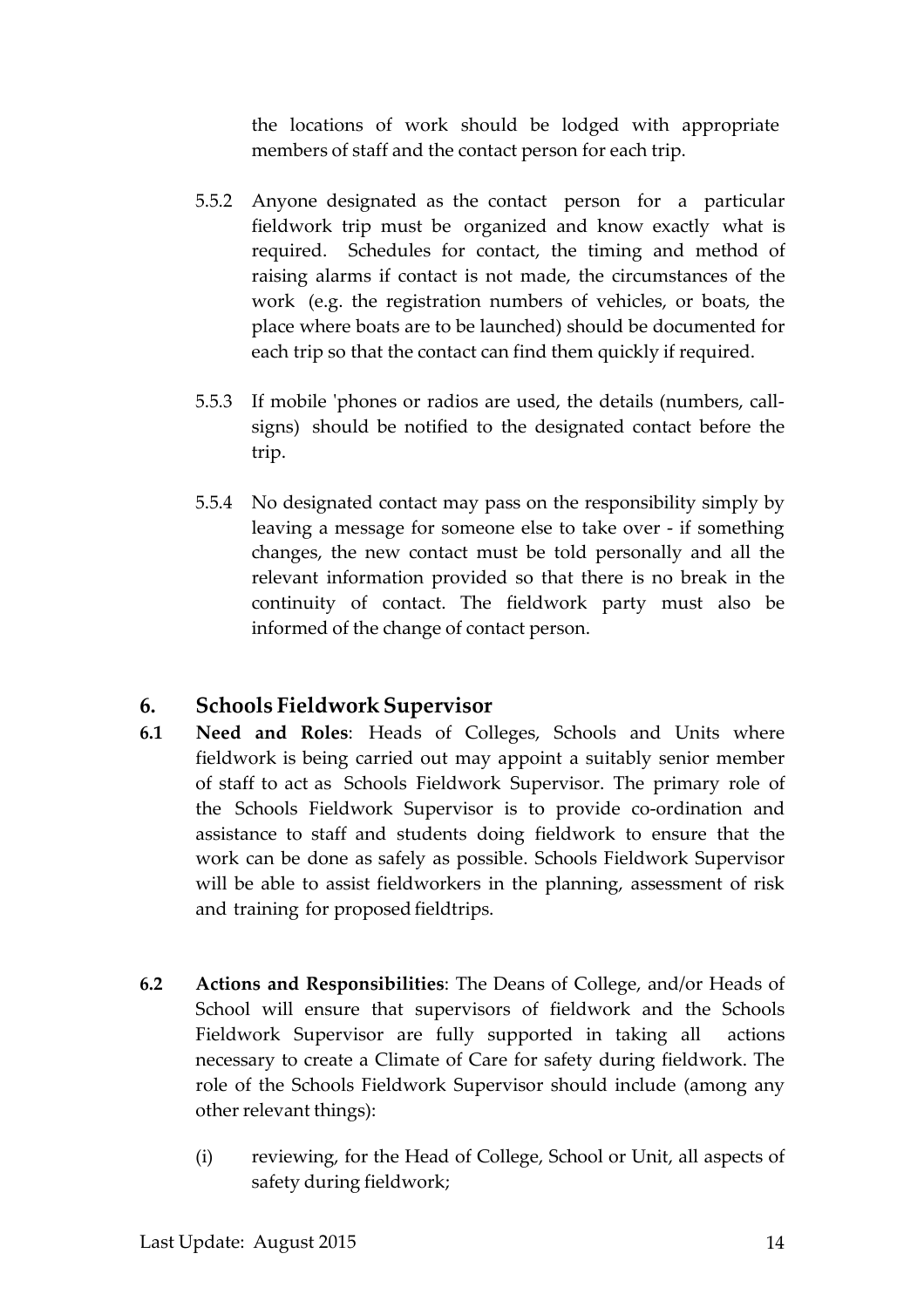- (ii) being up-to-date on relevant University policies, guidelines and fieldwork safety procedures;
- (iii) advising on training needs and training of staff and students doing fieldwork;
- (iv) checking that safety equipment is maintained and serviced and that equipment is adequately available for the activities being planned;
- (v) advising the Head of Department on the adequacy of commitment to safety of staff and students;
- (vi) organising requirements for auditing;

reporting incidents to the Head of College, School or Unit and, as appropriate, to the WHS Unit.

# **7. Reporting Incidents**

- **7.1 The University's Accident/Injury/Incident/Hazard Notification form** will be used for reporting incidents as per the University's Procedures on Accident Reporting.
- **7.2 All unusual incidents, unexpected hazards, accidents and injuries** will be reported as soon as possible to the relevant Schools Fieldwork Supervisor (who will report to the Head of School and to the WHS Unit). Where injuries occur or there are mechanical breakdowns or accidents which affect completion of the work, safe return of staff or students, or endanger life, these must be reported verbally as soon as practical to the contacts at the University or home. Less serious events shall be reported to the Schools Fieldwork Supervisor on return to the University.
- **7.3 All incidents, hazards, injuries and breakdowns** must be investigated by the person leading the fieldwork, and the other people involved to determine the causes and any actions that may be taken to prevent a recurrence of the incident.
- **7.4 When an event occurs which affects work or future work,** a debriefing must be held soon after the return of the fieldwork party, in accordance with procedures developed by the College and/or School. The debriefing should cover issues such as the adequacy of the planning, risk assessment and preparation for the trip, any incidents which occurred and how they were managed and any lessons learned which could benefit future trips by members of the Schools concerned or other Schools.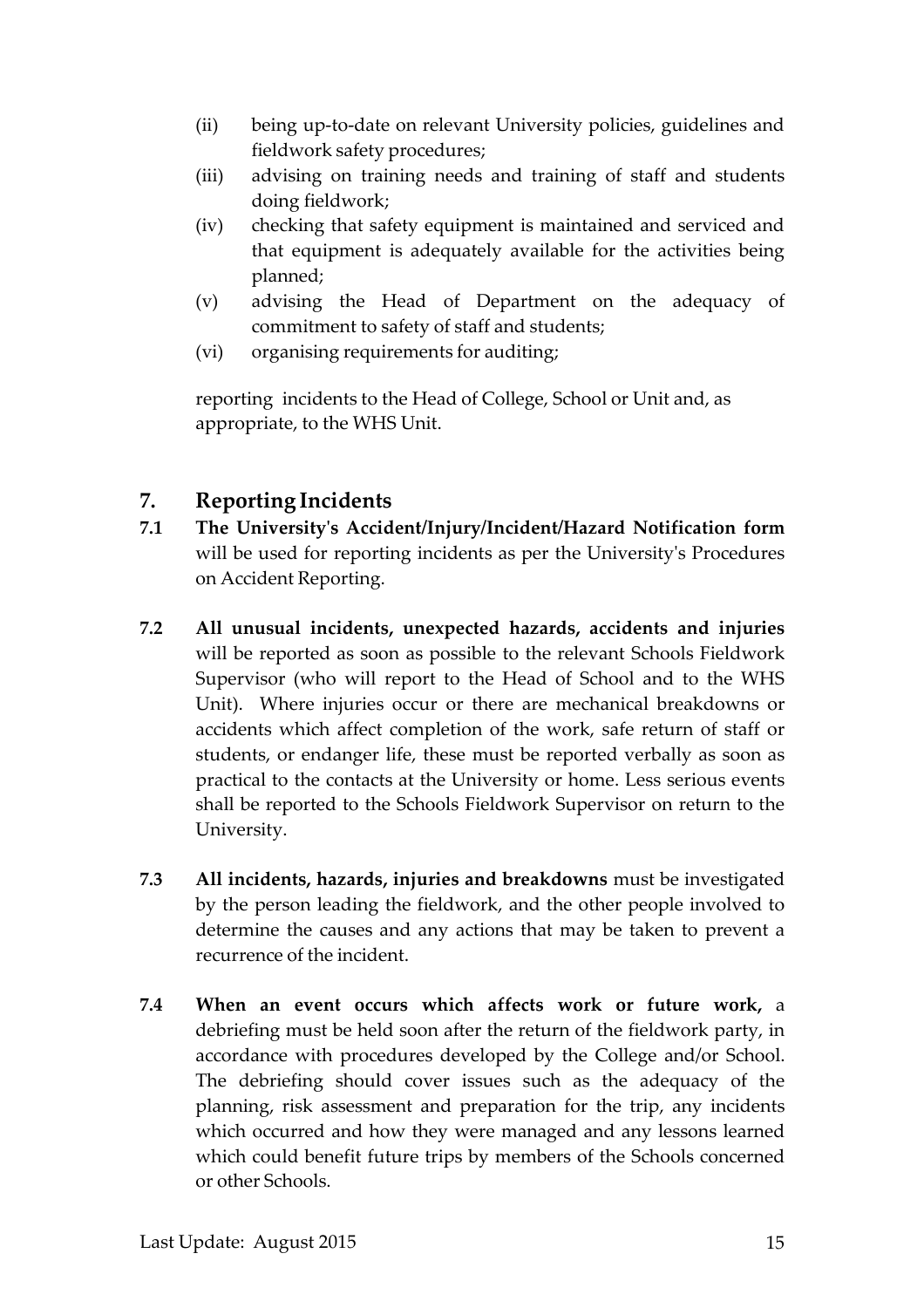- 7.5 **Records kept of the debriefings** will be of value when the School is audited.
- 7.6 **As an WHS guide, Attachment 1** can be used by workplacement students to ensure that companies/organisation that they are visiting have appropriate WHS systems in place.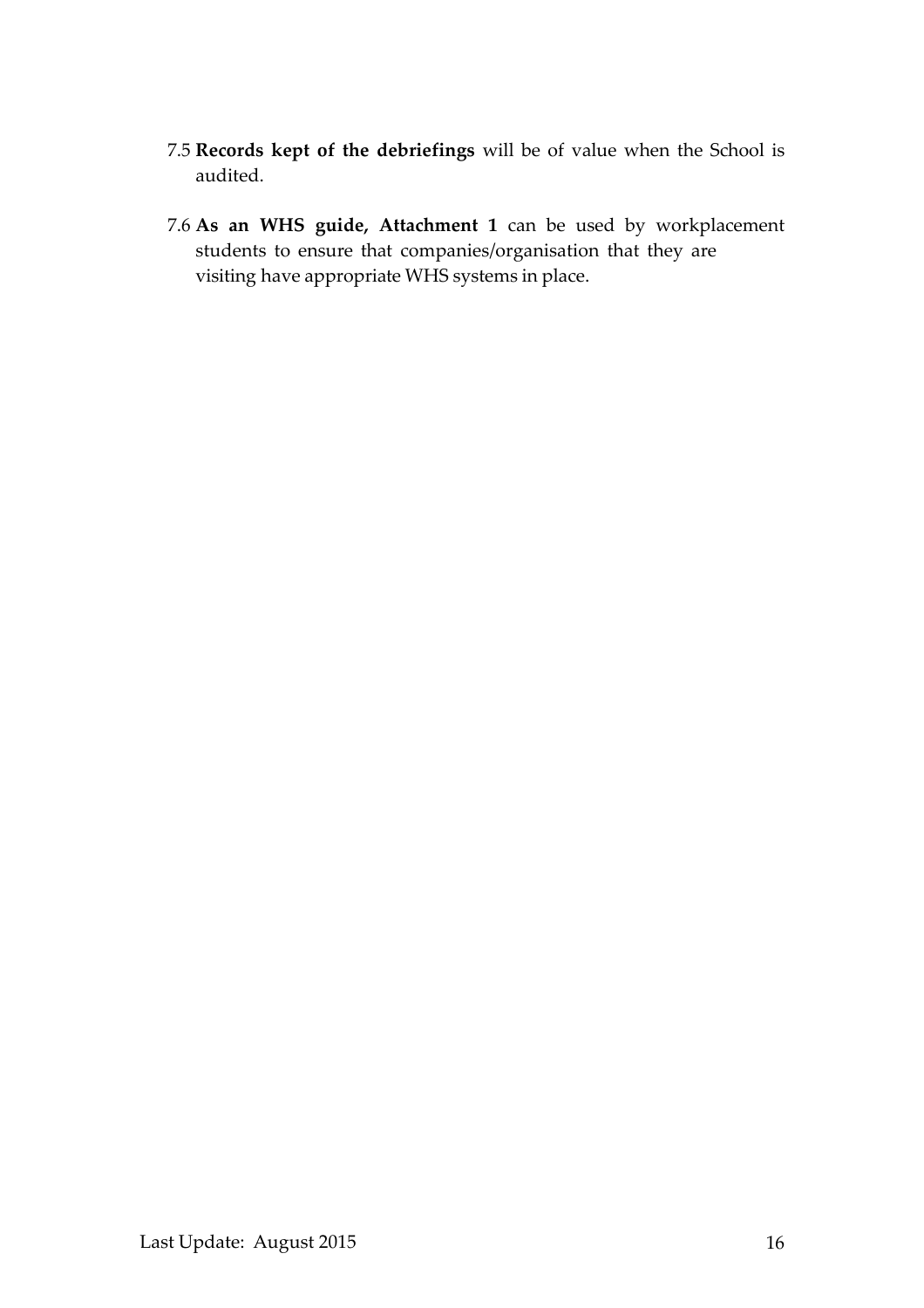## **WHS Workplace Questionnaire Attachment 1**

The Western Sydney University is committed to supporting Work Health and Safety with the aim to prevent accidents or injuries at workplacement sites.

The following questionnaire is designed to gather information that will assist the University and host organisations that offer workplacements, and will not jeopardise the safety of the staff and students involved.

### **Your obligations**

- To provide the name of the WHS contact in your company/ organisation who can be reached to discuss safety issues.
- To inform us of any changes to the workplacement activity which may affect the health and safety of our students.
- To provide an WHS induction for any of our students on workplace experience activities.
- To provide adequate supervision for any of our students during fieldwork or workplacement activities.
- To provide copies of any incident or accident reports which involve University students.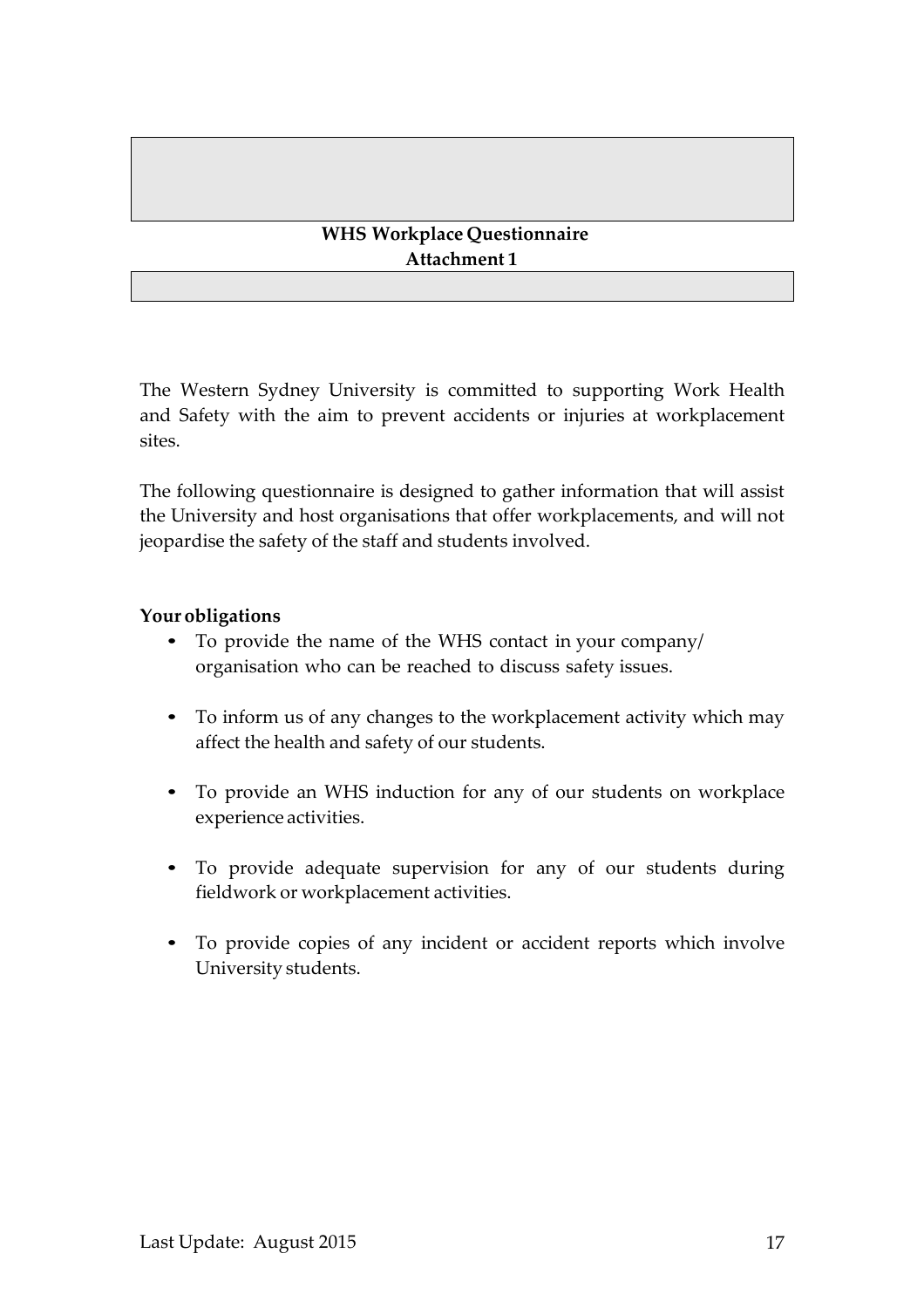# **WHS Commitment & Culture**

| Is there a current WHS Policy and          | Yes No | Comments |
|--------------------------------------------|--------|----------|
| procedure in place?                        |        |          |
| Is there a nominated trained person Yes No |        |          |
| responsible for managing WHS matters?      |        |          |

# **Consultativeprocess**

| Has a WHS Committee been established and  | Yes | No             | Comments |
|-------------------------------------------|-----|----------------|----------|
| does it meet regularly?                   |     |                |          |
| Has a WHS Representative been elected?    | Yes | No.            |          |
| Are employees consulted on all changes in |     | <b>No</b>      |          |
| the workplace involving WHS?              |     |                |          |
| Is there an WHS resolution process in     | Yes | N <sub>o</sub> |          |
| place?                                    |     |                |          |

## **Risk Management**

| Are there risk assessments carried out on            | Yes | No             | Comments |
|------------------------------------------------------|-----|----------------|----------|
| physical and environmental requirements of           |     |                |          |
| the job performed?                                   |     |                |          |
|                                                      |     |                |          |
| Are all health hazards associated with the           | Yes | No             |          |
| workplace identified and documented?                 |     |                |          |
| Is there a health monitoring program in              | Yes | N <sub>o</sub> |          |
| place for identified health risks?                   |     |                |          |
| Is there a documented procedure for                  | Yes | N <sub>o</sub> | Comments |
| identifying hazards in the workplace?                |     |                |          |
| appropriate hierarchy of control<br>Are              | Yes | N <sub>o</sub> |          |
| measures implemented on all identified               |     |                |          |
| risks and hazards?                                   |     |                |          |
| Are records of these assessments maintained          | Yes | No             |          |
| in with workplace                                    |     |                |          |
| Has a workplace noise survey<br>been                 | Yes | N <sub>o</sub> |          |
| conducted?                                           |     |                |          |
| Are risk assessments conducted on all plant,         |     | N <sub>o</sub> |          |
| equipment, chemicals in the workplace?               |     |                |          |
| appropriate control<br>Are<br>measures               | Yes | N <sub>o</sub> |          |
| implemented for all identified<br>risks              |     |                |          |
| regarding plant? E.g. guarding, lock out procedures. |     |                |          |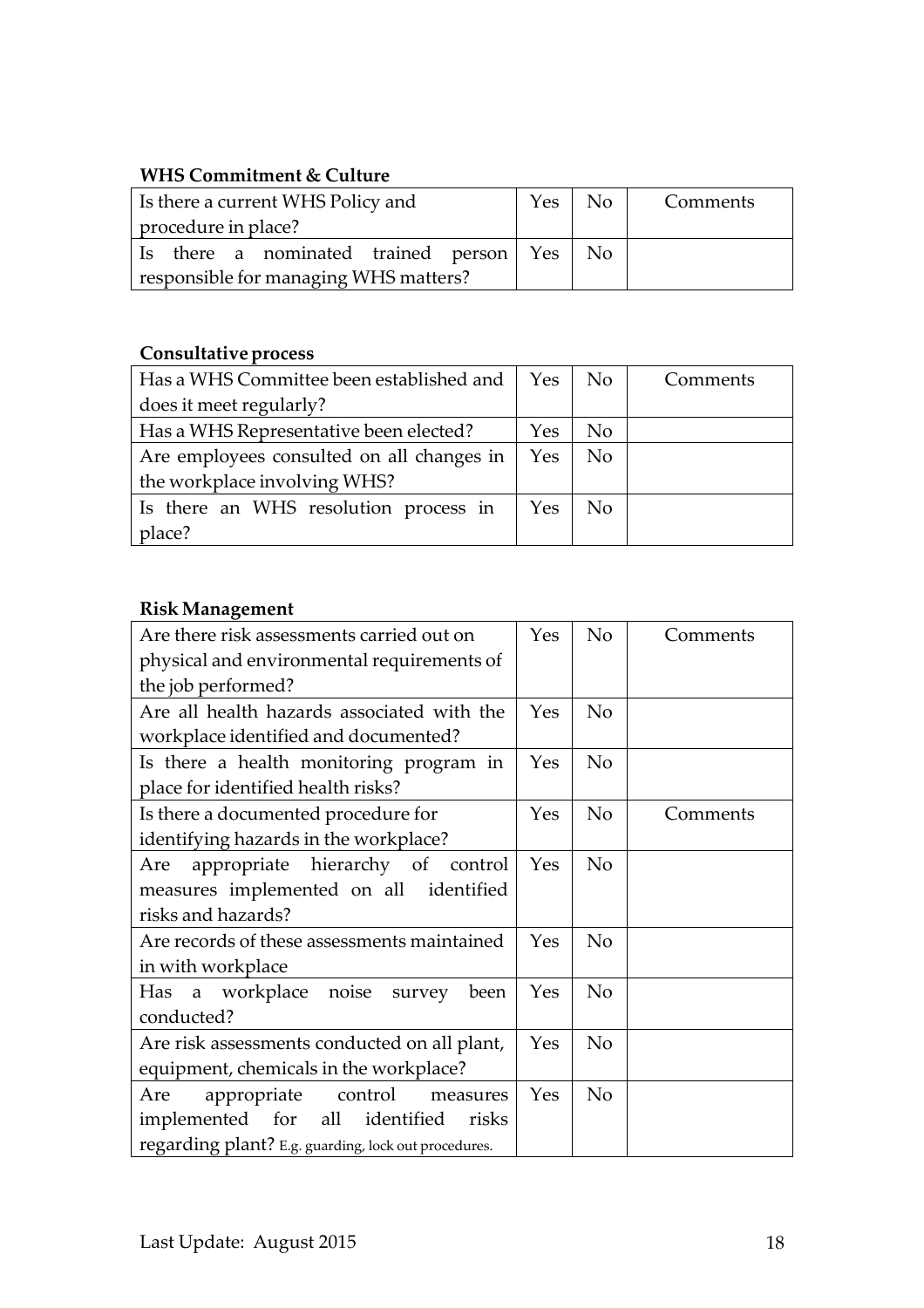# **Training Programmes**

| Is there a formal induction training session   | Yes | No             | Comments |
|------------------------------------------------|-----|----------------|----------|
| for all visitors, fieldwork placement          |     |                |          |
| students etc?                                  |     |                |          |
| Is up to date safety information, which        | Yes | N <sub>0</sub> |          |
| identifies workplace hazards, reporting        |     |                |          |
| requirements and methods of control issued     |     |                |          |
| to each employee and fieldwork placement       |     |                |          |
| students?                                      |     |                |          |
| required to sign<br>Is the inductee<br>an      | Yes | N <sub>0</sub> |          |
| acknowledgment receipt after<br>the            |     |                |          |
| induction?                                     |     |                |          |
| fieldwork/workplacement students<br>Are        |     |                |          |
| able to attend any other WHS training          |     |                |          |
| sessions associated with the tasks of the job? |     |                |          |

# **Reporting & Investigating Workplace Incidents**

| Is there a documented procedures for        | Yes | No.            | Comments |
|---------------------------------------------|-----|----------------|----------|
| reporting and investigating workplace       |     |                |          |
| incidents?                                  |     |                |          |
| implemented<br>control<br>Are<br>measures   | Yes | N <sub>o</sub> |          |
| following every investigation?              |     |                |          |
| Are accidents, injuries, and/or incidents   | Yes | N <sub>o</sub> |          |
| involving<br>fieldwork/workplacement        |     |                |          |
| students reported to the University contact |     |                |          |
| person within 48 hours?                     |     |                |          |

# **Emergency Preparedness**

| Is there an emergency response plan in  | <b>Yes</b> | N <sub>o</sub> | Comments |
|-----------------------------------------|------------|----------------|----------|
| place?                                  |            |                |          |
| Are appropriate persons nominated and   | Yes        | N <sub>o</sub> |          |
| trained to manage emergencies?          |            |                |          |
| Have all other persons on the site been |            | N <sub>o</sub> |          |
| trained in the procedures?              |            |                |          |
| Are regular drills conducted?           | Yes        | N <sub>o</sub> |          |
| Are fieldwork/workplacement students    | Yes        | <b>No</b>      |          |
| involved in these drills?               |            |                |          |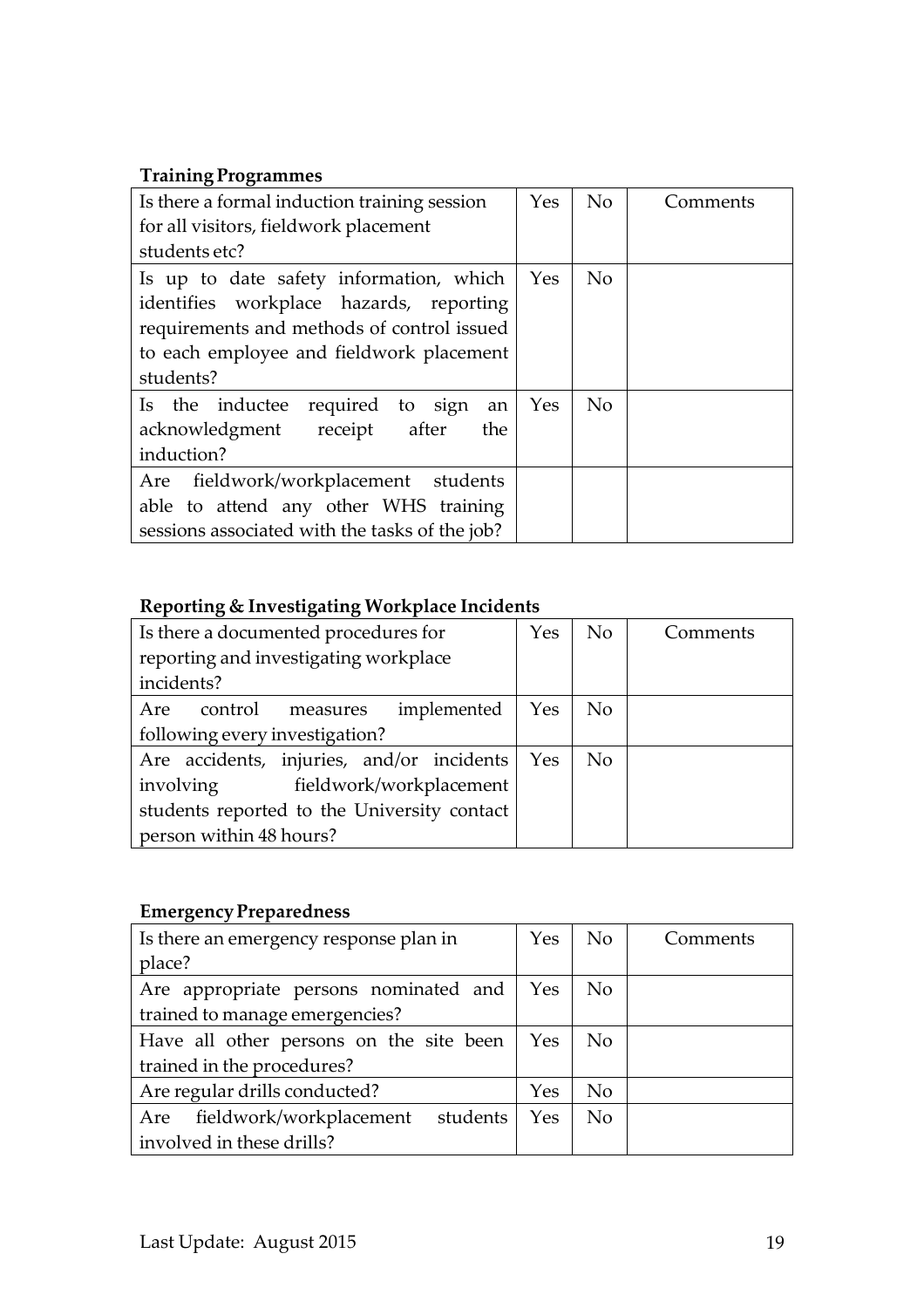|  |  | Managing Plant & Equipment Safety in the Workplace |
|--|--|----------------------------------------------------|
|  |  |                                                    |

| Is there a register of Plant and equipment in                                                                                                 | <b>Yes</b> | N <sub>o</sub> | Comments) |
|-----------------------------------------------------------------------------------------------------------------------------------------------|------------|----------------|-----------|
| the workplace?                                                                                                                                |            |                |           |
| Are all persons required to operate plant<br>and/or equipment provided with training<br>and instruction regarding its safe and<br>proper use? | Yes        | N <sub>o</sub> |           |
| Is there a monitoring and review procedure                                                                                                    | Yes        | N <sub>o</sub> |           |
| in place regarding ongoing hazard and risk                                                                                                    |            |                |           |
| identification, assessment, maintenance and                                                                                                   |            |                |           |
| control measures?                                                                                                                             |            |                |           |
| fieldwork/workplacement<br>students<br>Are                                                                                                    |            |                |           |
| trained/instructed on plant and equipment                                                                                                     |            |                |           |
| that they will be operating/using?                                                                                                            |            |                |           |

# **ManualHandling/Ergonomics**

| Have all jobs/tasks been assessed, in      | Yes | <b>No</b>      |
|--------------------------------------------|-----|----------------|
| accordance with manual<br>handling         |     |                |
| regulations?                               |     |                |
| Have identified manual handling risks been | Yes | <b>No</b>      |
| fully assessed and appropriate controls    |     |                |
| implemented?                               |     |                |
| all<br>Are<br>employees<br>and             | Yes | N <sub>0</sub> |
| fieldwork/workplacement students trained   |     |                |
| in manual handling techniques?             |     |                |
| Are workstations been ergonomically        |     |                |
| assessed?                                  |     |                |

# **Managing Chemicals in the Workplace**

| Is there a register of chemicals in the $\gamma$ Yes |            | No.            |
|------------------------------------------------------|------------|----------------|
| workplace?                                           |            |                |
| Do you have a Dangerous Goods Licence?               | <b>Yes</b> | No.            |
| current MSDS's available for all<br>Are              | Yes        | N <sub>o</sub> |
| hazardous materials in the workplace?                |            |                |
| Are adequate emergency shower and                    |            |                |
| eyewash facilities available?                        |            |                |
| Do all labelling and sign posted comply              |            |                |
| with regulations?                                    |            |                |